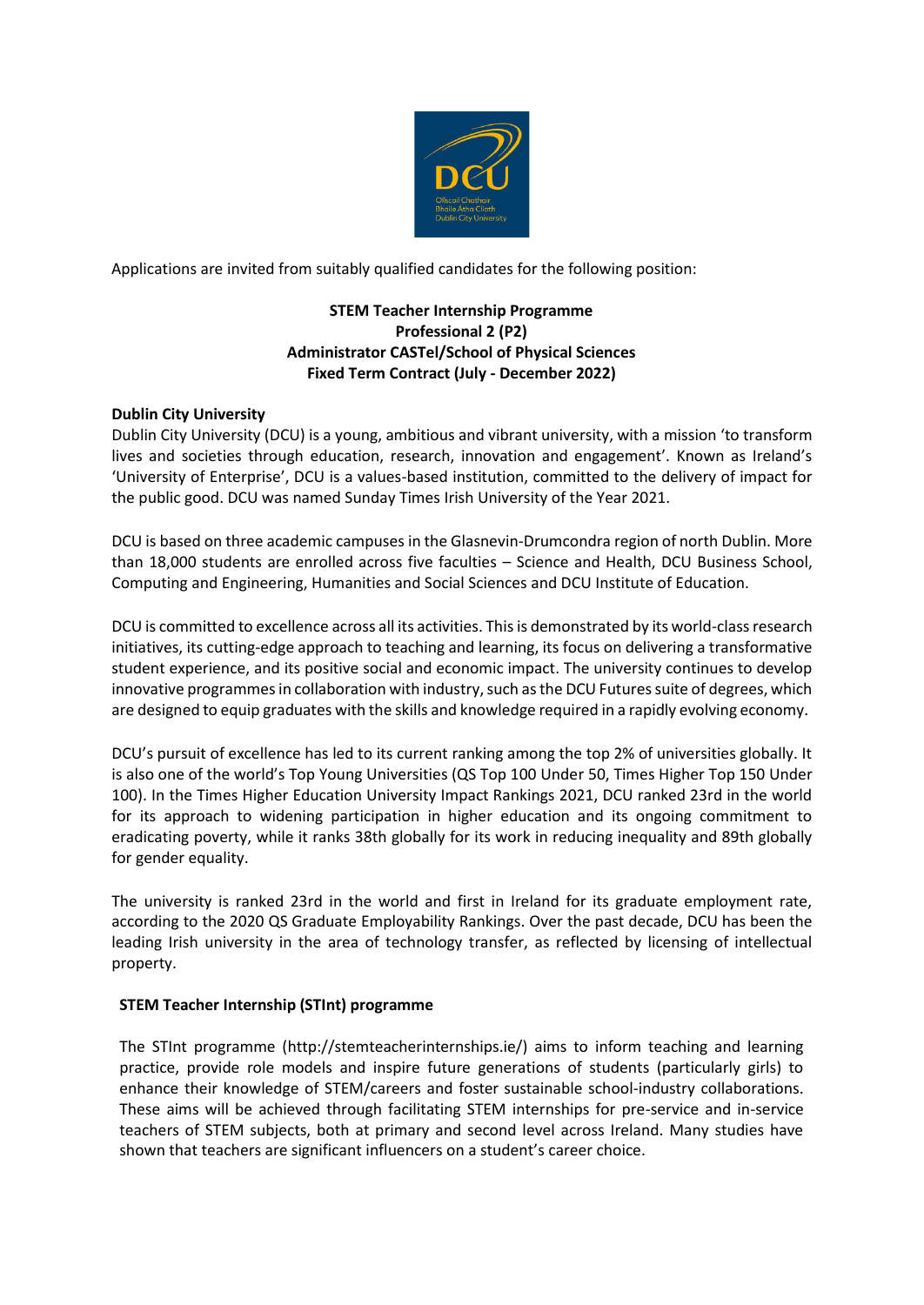The STInt programme provides opportunities for teachers to complete paid summer STEM Internships (12 weeks) and apply their STEM knowledge and skills in an industrial context. This placement allows teachers to acquire firsthand experience of the roles and careers of STEM professionals and thus gain a deeper understanding of the applications and impacts of STEM in authentic real world settings. The STInt programme has evolved from a pilot initiated by CASTeL at DCU, together with the 30% Club and Accenture in 2016 and has rapidly expanded to facilitate onsite, remote and hybrid internships across Ireland over the past six years. In 2022, the STInt programme aims to offer 75 internships to pre-service teachers from DCU, UCD, MU and UL in partnership with 35 host organisations – Abbvie, Accenture, AIB, Alcon, Alexion, APC & VLE Therapeutics, Apple, Astellas, Bank of Ireland, Boston Scientific, Citi Bank, CÚRAM, Deloitte, DIAS Dunsink Observatory, Eirgrid, Ericsson, Ervia - Irish Water, ESB, EY, Fidelity Investments, Future Neuro, IBM, Intel Movidius, Intel MPE, Jabil, Microsoft, MSD, PwC, Simply Blue Group, SSE Airtricity, Stryker, Vistamilk, Vodafone and Xilinx.

#### **Role Profile**

Applications for the position of Programme Administrator with a demonstrated interest and ability in administration and communications in academic and/or industry are now invited. The successful individual will play a key role in supporting the administration of the STint 2022 summer programme, preparing for and launching the STint 2023 programme, assisting with programme evaluation data collection, and actively communicating the opportunities and achievements of the programme.

#### **Duties and Responsibilities**

Please refer to the job description for a list of duties and responsibilities associated with this role.

#### **Qualifications and Experience**

Applicants must have a leaving certificate plus a recognised secretarial qualification and 3 years relevant experience OR a recognised secretarial course plus 5 years relevant experience without a leaving certificate.

Applicants must also be able to demonstrate evidence of:

- Strong interpersonal and communication skills both written and verbal
- An ability to work effectively unsupervised, individually and as part of ateam
- Experience of managing social media accounts
- Experience with IT tools relevant to various aspects of the role

Candidates will also ideally have:

- Primary degree or equivalent (NFQ Level 7) in a relevant area
- 1 year relevant experience in administration or communication in an academic and/or industry setting.
- Experience of working in an educational setting
- Familiarity with the issues facing STEM pipelines for future technology jobroles

#### **Essential Training**

The postholder will be required to undertake the following mandatory compliance training: Orientation, Health & Safety and Data Protection (GDPR). Other training may need to be undertaken when required.

**Salary Scale:** Professional 2 - €28,953.00 - €35,666.00